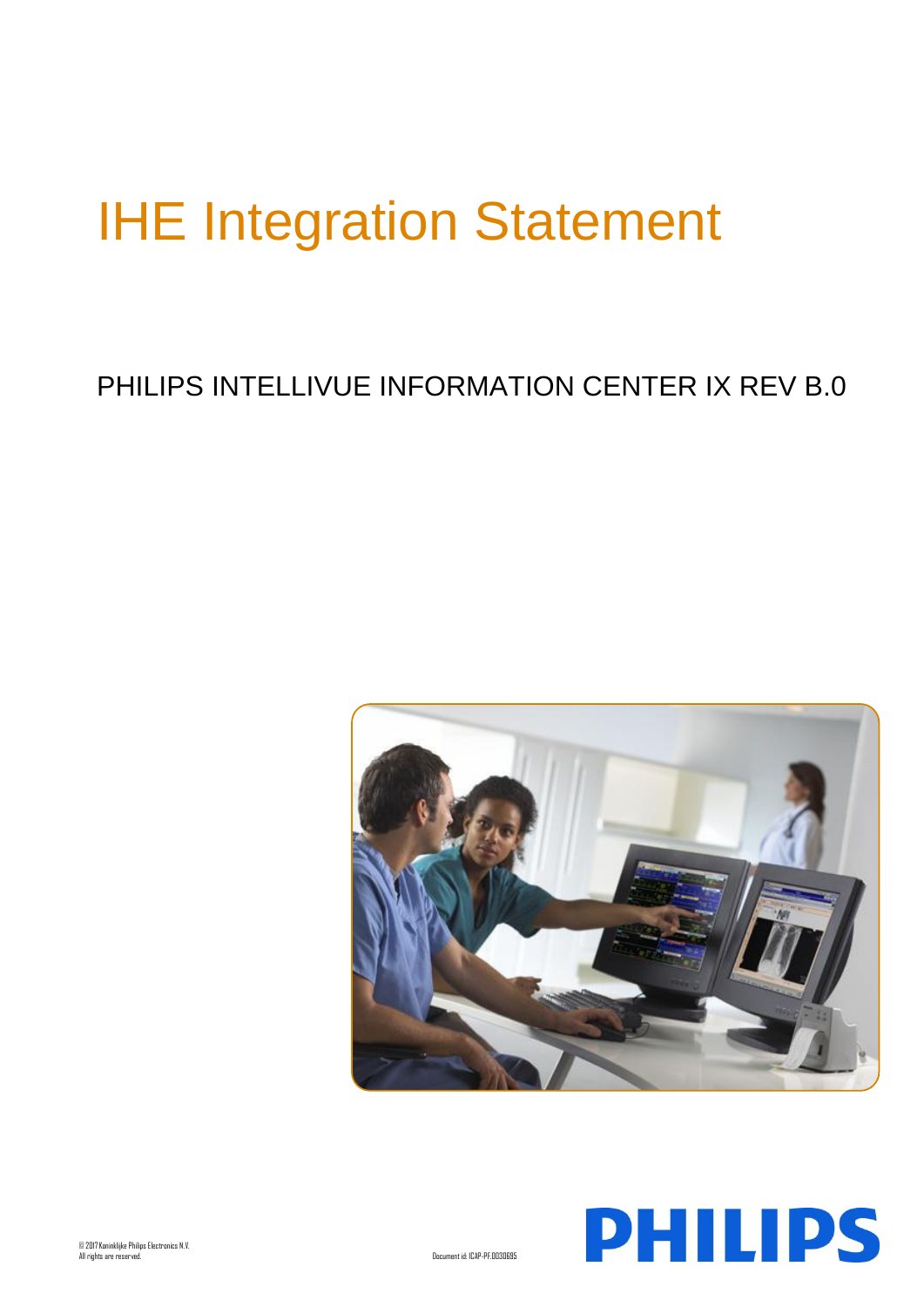**Issued by** Philips Medical Systems Nederland B.V., a Philips Healthcare Company

P.O. Box 10 000 5680 DA Best The Netherlands

Email: [dicom@philips.com](mailto:dicom@philips.com) URL: <http://www.healthcare.philips.com/connectivity>

Id: ICAP-PF.0030695 Date: 2017-07-12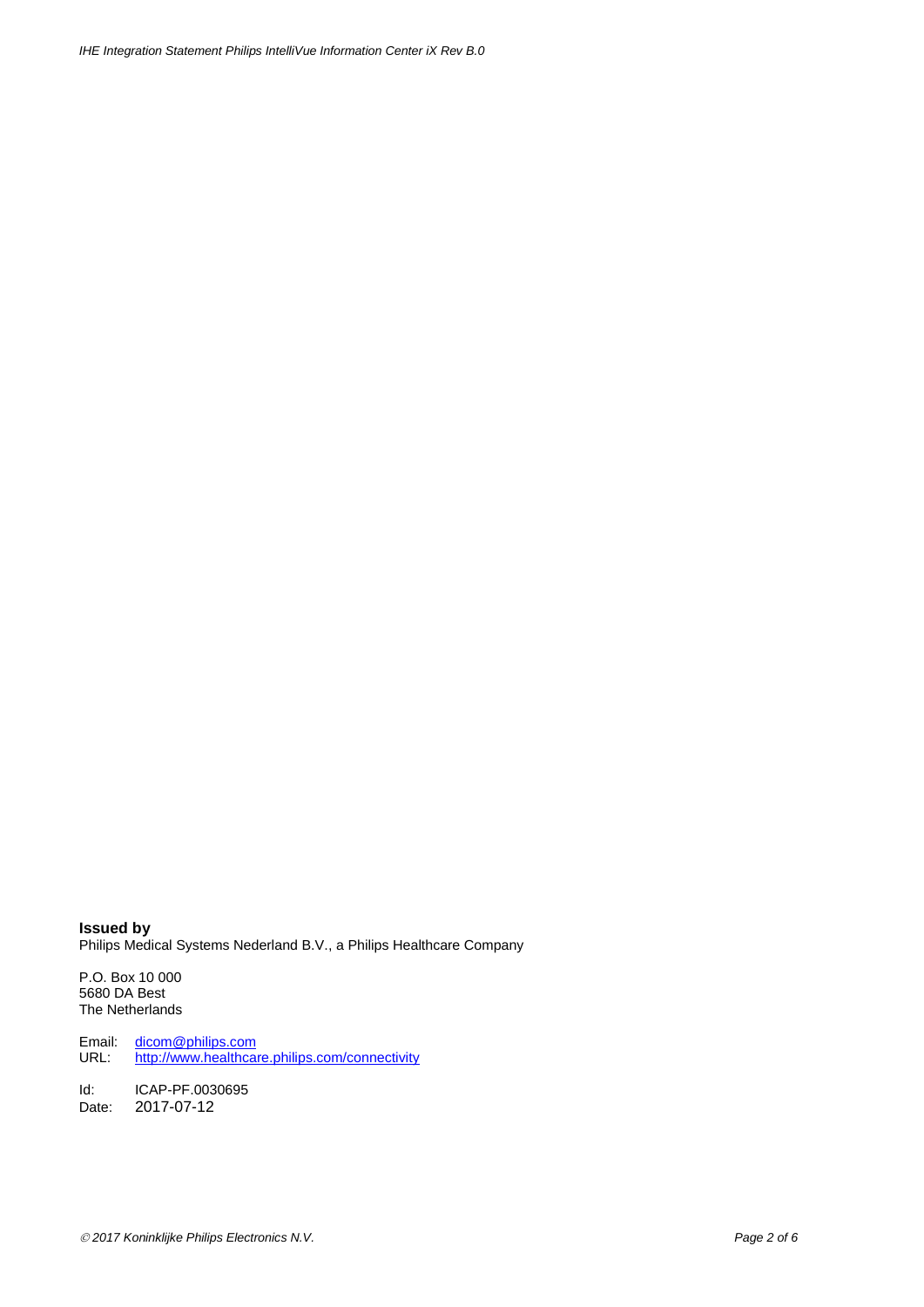## **Table of Contents**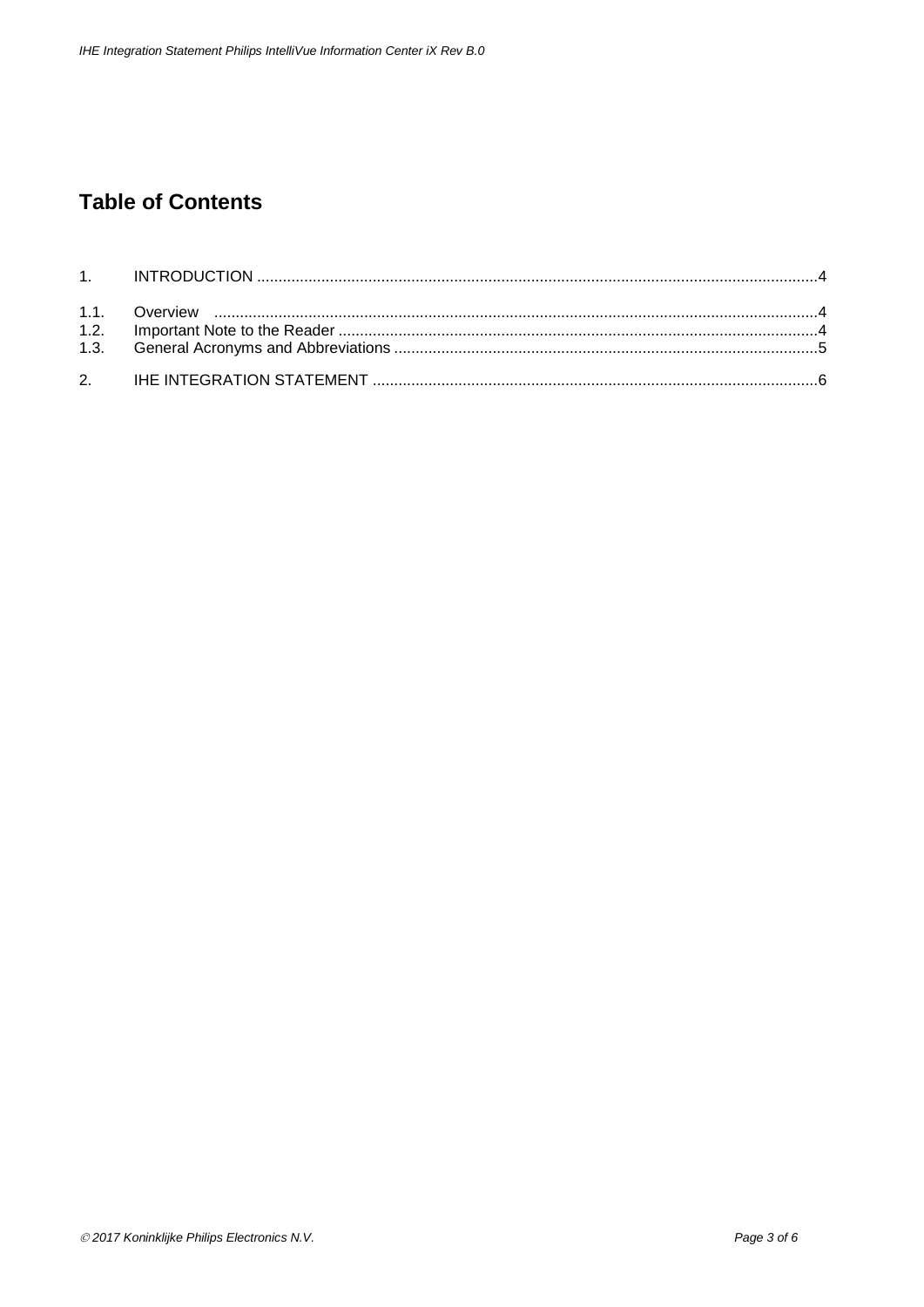## **1. INTRODUCTION**

#### **1.1. Overview**

The Integrating the Healthcare Enterprise (IHE) Integration Statement specifies the Integration Profiles, its Actors, and Options Philips Healthcare has chosen for implementing in this product. This document helps the reader to investigate whether and to what extent interoperability with other products might be supported.

The IHE Technical Framework identifies a subset of the functional components of the healthcare enterprise and specifies their interactions in terms of a set of coordinated transactions. The actors and transactions described in the IHE Technical Framework are abstractions of the real-world healthcare information system environment. While some of the transactions are traditionally performed by specific product categories (e.g. HIS, RIS, PACS, or modalities), the IHE Technical Framework intentionally avoids associating functions or actors with such product categories. For each actor, the IHE Technical Framework defines only those functions associated with integrating information systems. The IHE definition of an actor should therefore not be taken as the complete definition of any product that might implement it, nor should the framework itself be taken as the complete definition of a healthcare information system architecture.

This IHE Integration Statement provides the reader with a high-level view of supported IHE integration profiles. For further investigations, additional information can be found in the DICOM Conformance Statement of this product and in the IHE Technical Framework.

#### **1.2. Important Note to the Reader**

This IHE Integration Statement by itself does not guarantee successful interoperability of this Philips product with other products. The user (or user's agent) should be aware of the following issues:

#### **Interoperability**

Interoperability refers to the ability of application functions, distributed over two or more systems, to work successfully together. It is the user's responsibility to analyze thoroughly the application requirements and to specify a solution that integrates Philips equipment with non-Philips equipment.

#### **Validation**

Philips equipment has been carefully tested to assure that the actual implementation of the IHE Integration Profiles corresponds with this Integration Statement.

Where Philips equipment is linked to non-Philips equipment, the first step is to compare the relevant Integration Statement. If the Integration Statement indicates that successful information exchange should be possible, additional validation tests will be necessary to ensure the functionality, performance, accuracy and stability of image and image related data. It is the responsibility of the user (or user's agent) to specify the appropriate test suite and to carry out the additional validation tests.

#### **New versions of the IHE Technical Framework**

The IHE Technical Framework will evolve in future to meet the user's growing requirements and to incorporate new features and technologies. Philips is actively involved in this evolution and plans to adapt its equipment to future versions of the IHE Technical Framework. In order to do so, Philips reserves the right to make changes to its products or to discontinue its delivery.

The user should ensure that any non-Philips provider linking to Philips equipment also adapts to future versions of the IHE Technical Framework. If not, the incorporation of IHE enhancements into Philips equipment may lead to loss of connectivity (in case of networking).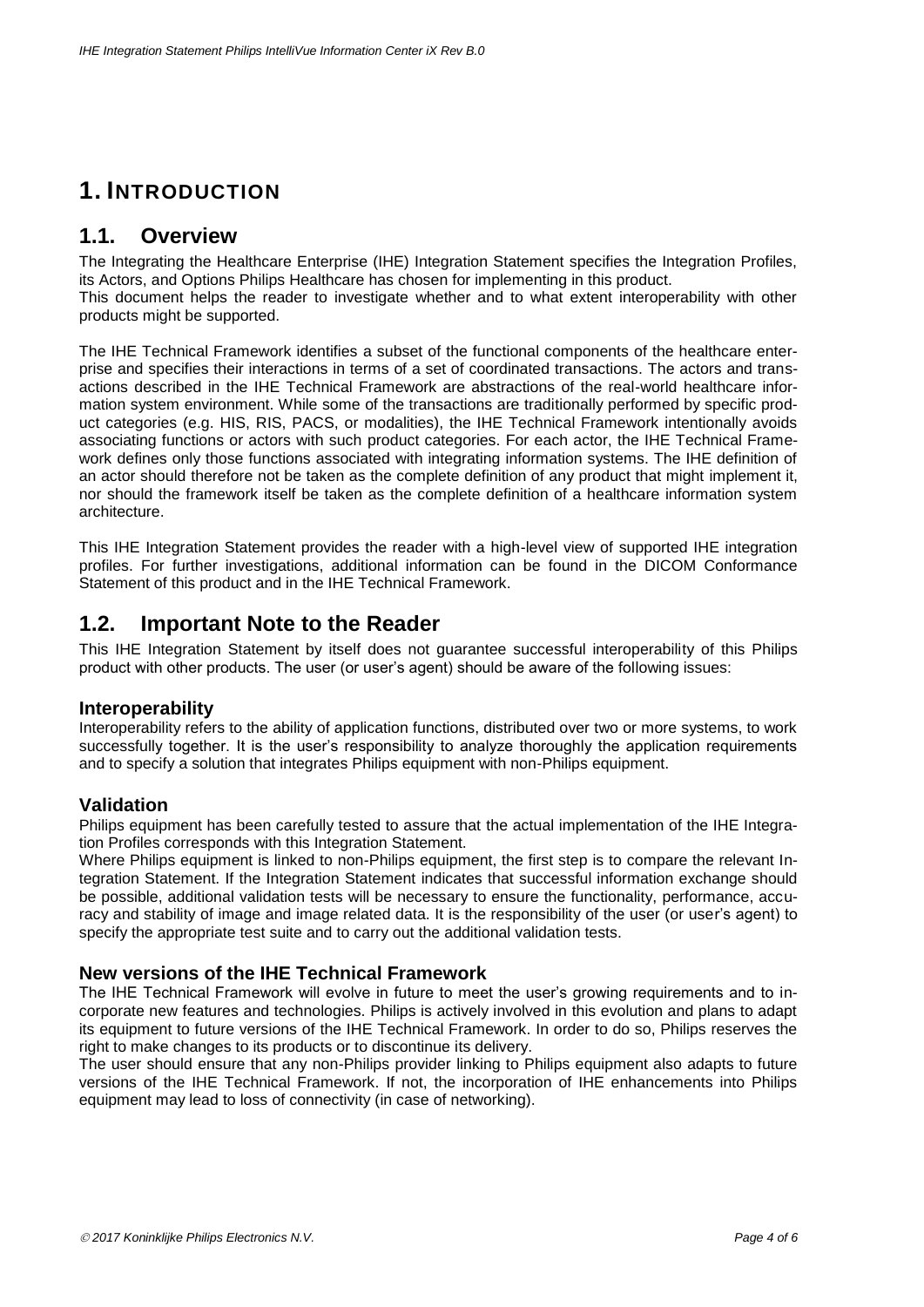### **1.3. General Acronyms and Abbreviations**

The following acronyms and abbreviations are used in the document.

- **Actor** An entity within a use case that performs an action<br>• **DICOM** Digital Imaging and Communication in Medicine
- **DICOM** Digital Imaging and Communication in Medicine<br>• HIS Hospital Information System
- HIS Hospital Information System<br>• HL7 Health Level 7
- HL7 Health Level 7<br>• HHE Integrating the
- IHE Integrating the Healthcare Enterprise
- PACS Picture Archiving and Communication System<br>• RIS Radiology Information System
- RIS Radiology Information System
- RSNA Radiological Society of North America